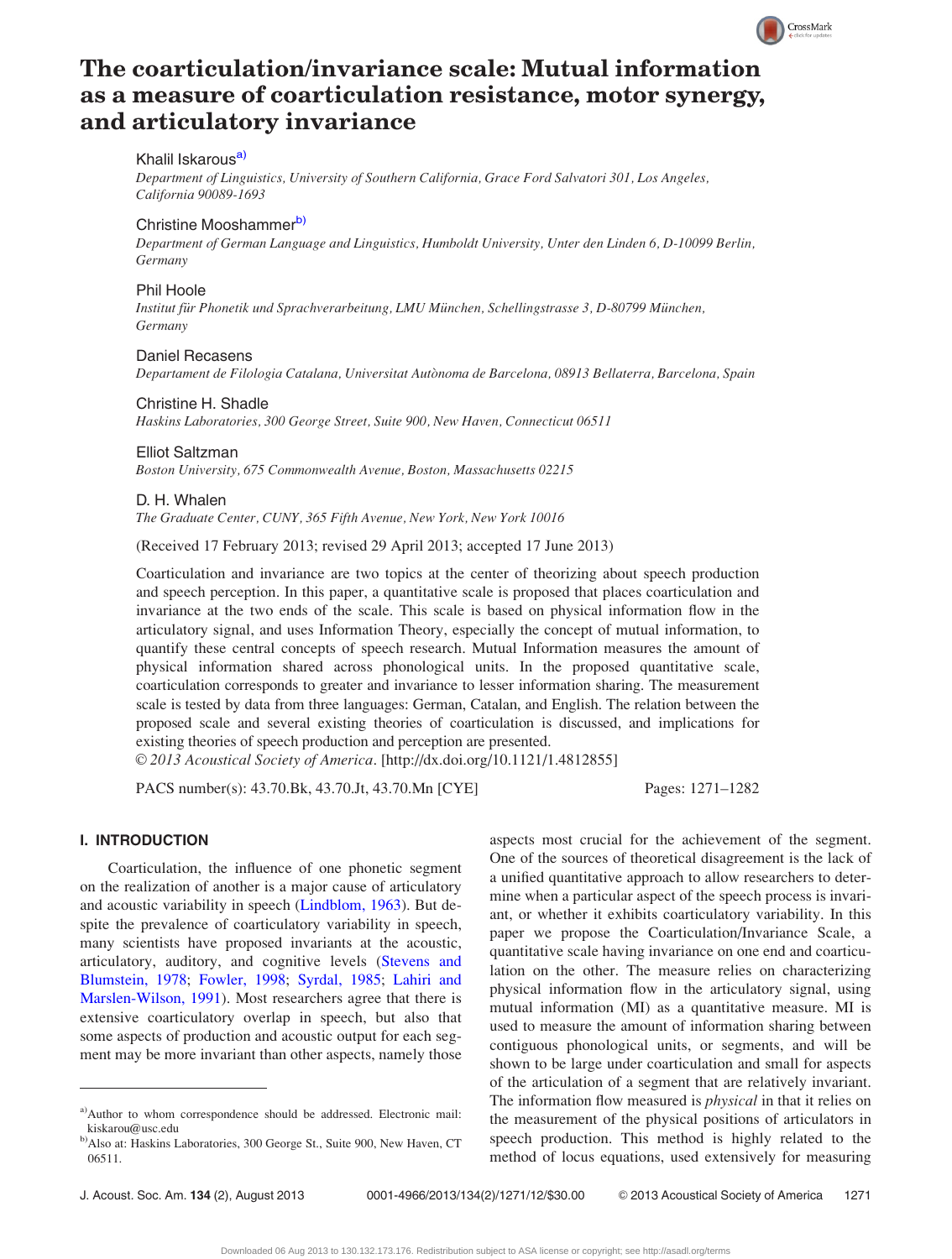coarticulation acoustically [\(Sussman](#page-11-0) et al., 1991; [Lindblom](#page-11-0) [and Sussman, 2012](#page-11-0); [Iskarous](#page-10-0) et al., 2010). The relation between the new scale and locus equations, as well as other theories of coarticulation will be addressed.

Most studies on coarticulation and invariance measure speech in terms of the spatial and temporal physical units that current laboratory instruments quantify: millimeters, Hertz, Barks, milliseconds, mm/s, etc. The hypothetical approach we test in this paper is more abstract and quantifies information flow within speech across time, based on spatiotemporal measurements. Coarticulation is measured in this approach as presence of information about a segment B in a time period when another segment A is being produced. Invariance, on the other hand, is measured as the absence of information about other segments, when a segment A is being produced.

We hypothesize that coarticulation and invariance are on two ends of a scale. We believe that the reason for this is the well-known phenomenon of coarticulation resistance. It has been known for a long time that different segments influence and are influenced by surrounding segments to different extents ([Bladon and Al-Bamerni, 1976](#page-10-0)). Segment-to-segment difference in resistance to coarticulation is thought to be due to differences in how the vocal tract articulators are constrained in each segment [\(Recasens, 2012](#page-11-0); [Recasens and](#page-11-0) [Espinosa, 2009;](#page-11-0) [Mooshammer](#page-11-0) et al., 2006). Moreover, it has been demonstrated that place of articulation and manner of articulation have effects on the coarticulation resistance. For instance, alveo-palatals have higher coarticulation resistance than alveolars [\(Recasens and Espinosa, 2009\)](#page-11-0), and coronal sibilants have higher coarticulation resistance for the jaw than non-sibilant coronals [\(Mooshammer](#page-11-0) et al., 2006). This is exactly the scalar difference we seek to measure using the coarticulation/invariance scale. The scale we propose builds on three previous approaches: degree of articulatory constraint (DAC) model [\(Recasens and Espinosa, 2009](#page-11-0)), locus equations model ([Sussman](#page-11-0) et al., 1991; [Lindblom and](#page-11-0) [Sussman, 2012\)](#page-11-0), and the Jackson-Singampalli Statistical Identification model ([Jackson and Singampalli, 2009](#page-10-0)).

DAC seeks to quantify the difference between segments in how they resist coarticulation and how they impose their articulatory demands on neighboring segments. The quantification works by first measuring, in physical units, for each segment, the degree to which the segment influences and is influenced by its surrounding segments. Numbers are then assigned to each segment by the investigator that reflect the relative resistance of the segments. For instance, sibilants have a higher DAC index than labials, since the latter involve far fewer constraints on the tongue than the former. The DAC index is empirically derived, in that it is based on physical measurements of the extent of coarticulation, but it is an abstract qualitative measure of the resistance itself. DAC has been applied mostly to coarticulation resistance due to the tongue and jaw's articulatory constraints. However, the lips for /p/ can be resistant to certain lip activity of surrounding vowels, even if its tongue activity is not resistant to those same vowels. The measure used in this work will generalize DAC so that it is based on all measured articulators, not just the tongue and jaw. Moreover, the measure derived in this work is not assigned qualitatively; it is quantitatively derived from speech data.

One method of quantifying of coarticulation resistance, defined in the acoustic domain, is provided by locus equations (LE) ([Lindblom, 1963;](#page-11-0) [Sussman](#page-11-0) et al., 1991; [Brancazio and Fowler, 1998](#page-10-0)), which are regression lines estimated by predicting F2 of a consonant from F2 of a vowel, whereby the consonant is fixed and the vowel varies over the possible vowels of the language. The slopes and intercepts of these lines vary systematically as place of articulation of the consonant changes. [Krull \(1987,](#page-11-0) [1989\)](#page-11-0) and [Fowler](#page-10-0) [\(1994\)](#page-10-0) showed that LE are a measure of coarticulation degree, with the slope increasing with coarticulation degree, which is itself inversely correlated to coarticulation resistance. Specifically, labials have the highest LE slope, highest coarticulation degree, and lowest coarticulation resistance, whereas alveolars have the lowest LE slope, lowest coarticulation degree, and highest resistance. [Iskarous](#page-10-0) et al. (2010) showed that LE do measure coarticulation resistance, but only those aspects of resistance that are contributed by the tongue back's horizontal motion. Therefore DAC indices are similar to LE in privileging the tongue over the rest of the vocal tract articulators in trying to determine a segment's resistance level. However, LE, unlike DAC indices, are quantitatively derived from data. [Iskarous](#page-10-0) et al. (2010) showed that LE's quantification of coarticulation resistance is based on the statistical concept of predictability, via linear regression. The more predictable a consonant's articulation and acoustics are from a contiguous vowel (as the vowel varies), the lower the coarticulation resistance of the consonant, and the lower the LE slope. In this paper, we propose to extend the quantification of coarticulation resistance initiated in the LE literature in two ways. First we use mutual information, a general measure of independence that is insensitive to the probability distribution of the data. Second we apply this general statistical independence measure in the articulatory domain to determine for each consonant, the degree of predictability of each articulator's position from the position of a contiguous vowel's articulator position, as the vowel varies. Therefore the methods developed here should allow the generalization of previous results to several articulators (e.g., jaw, lips, and other points of the tongue).

A statistical method for measuring coarticulation resistance was proposed by [Recasens \(1985\)](#page-11-0) and [Recasens and](#page-11-0) [Espinosa \(2009\)](#page-11-0). In this method, the range or standard deviation of a measured variable (such as formant value or articulator position) for a segment is used as an indication of how constrained that variable is in the production of the segment. Small variability for a segment means that the production of that variable is highly constrained for the segment, whereas a large standard deviation means that the production of that variable is unconstrained for the segment. Therefore the smaller the variability, the greater the resistance. The problem for such an analysis, however, is what to use as a standard for high or low for the standard deviation or range. Two methods have been proposed to solve this problem, the Jackson-Singampalli Statistical Identification model and the MI model, to be described below. [Jackson and Singampalli](#page-10-0) [\(2009\)](#page-10-0) propose an algorithm for determining the critical, dependent, and redundant articulators for a segment based on previously collected articulatory data. In this method, the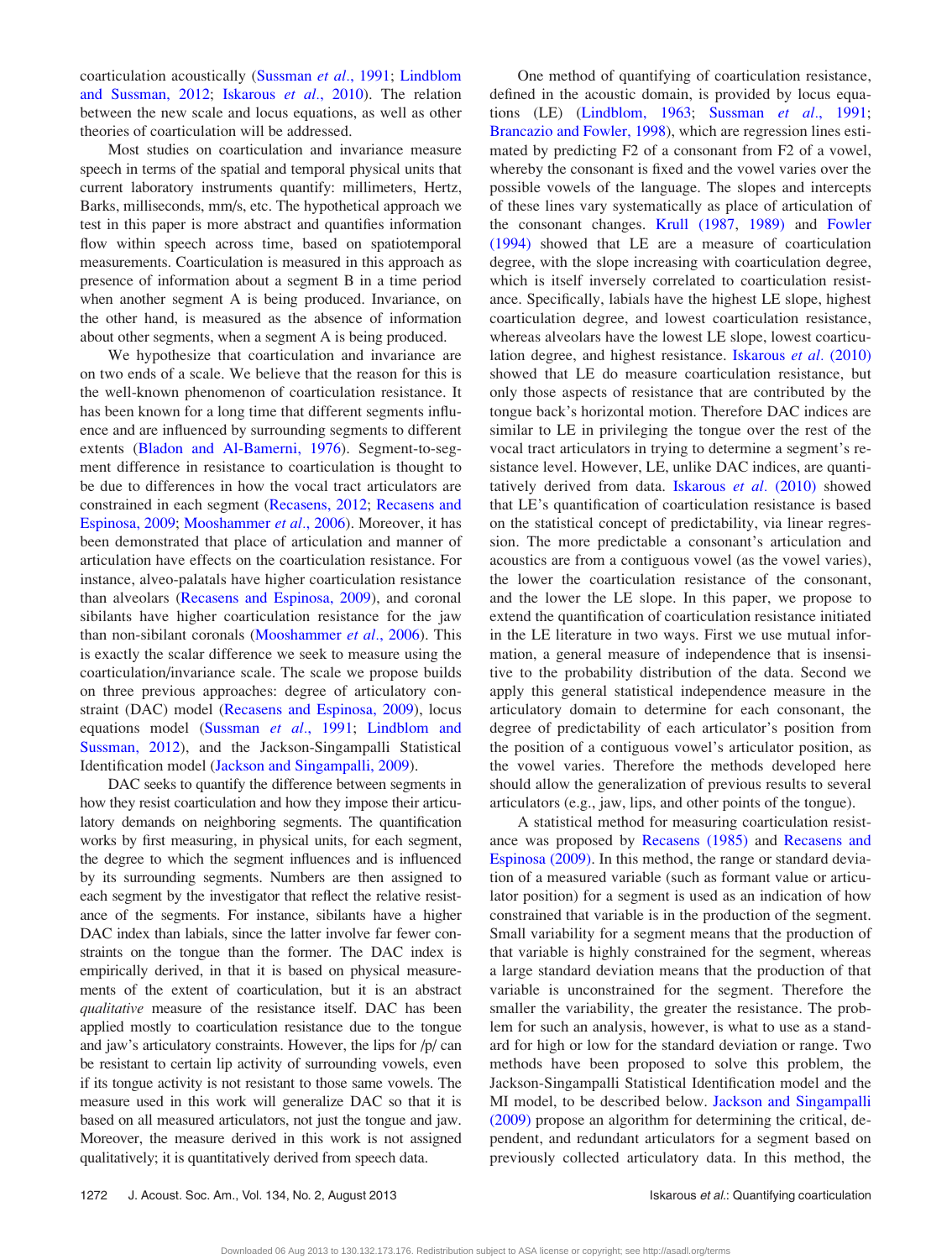<span id="page-2-0"></span>distribution of each articulator position at the middle of segments is estimated from an entire database of movement data. Then the distribution of positions for that same articulator is extracted for each segment, separately; these are the phone distributions. The grand and phone distributions are fitted with Gaussian distributions, and then the Kullback-Leibler divergence between each phone distribution and the grand distribution is measured. The critical articulators for a segment are those that show a large divergence between phone and grand distributions. This method generalizes Recasens' range/ standard deviation measure by taking the entire distribution of the variable into account, not just the variability of the distribution. Moreover the distribution is compared to the grand distribution, establishing a criterion and a scale (a divergence scale) for comparing phone distributions. The method is more complex however, since many articulators could show a large divergence from the grand distribution, due to the correlation of movement of a non-critical with the critical articulator. The method therefore involves an additional iterative algorithm for computing inter-articulator correlations and adjusting iteratively for these correlations. Intuitively, the method works because the grand distribution for an articulator, in one or two dimensions, shows how the position of the articulator can vary across all segments. Phones that have a similar distribution to the grand distribution are ones that make no greater demands of the articulator than the demands made by an average segment, whereas phones that have a distinct distribution are likely to make special demands of that articulator, indicating that it is a critical articulator for that phone.

A different way to assess the criticality of an articulator for a particular segment A is to try to predict the position of the articulator in segment A from the following segment x's articulator position, as that latter segment x varies (locus equation paradigm). If segment A's position for the articulator is highly predictable from following segment x, then that articulator is not critical for the segment A, since the predictability indicates that the articulator's position for A is not determined by A itself, but by the following context x. However, if segment A's position for the articulator is independent of the following segment x, then it means that the articulator is critical for segment A, since segment A determines its own value for the position of the articulator. Therefore criticality of an articulator for a segment A could be measured by the predictability vs lack of predictability of the position of the articulator from context x. The idea we seek to explore in this paper is that Mutual Information, a measure of predictability described in the next section, can be used to define a quantitative scale with invariance at the low end and coarticulation at the high end, and that that measure is sensitive to coarticulation resistance. We test this hypothesis by measuring coarticulation in four datasets, two from German, one from Catalan, and one from American English, using a measure of mutual information for each articulator of several consonants and vowels. These datasets have been previously analyzed in the literature on coarticulation resistance, so we are able to compare mutual information measures with published results based on these same datasets. The analyses from each of the datasets allow us to cover different aspects of how MI quantifies coarticulation. The first German dataset consists of the three voiceless stops /p,t,k/, allowing us to determine if effects of place of articulation on coarticulation are quantifiable. The second German dataset consists of coronals with different manners of articulation, allowing us to determine if effects of manner on coarticulation are resolvable. The Catalan data, which includes alveopalatal and alveolar nasals in the same contexts allows us to determine the effects of place differences within nasal manner on coarticulation. The English dataset is based on a single consonant /s/ in different vowel contexts, but MI is measured from the beginning to the end of /s/, allowing for the temporal evolution of coarticulation to be investigated.

#### II. MUTUAL INFORMATION

Mutual information is a general measure of independence between two variables, which was developed within Information Theory [\(Shannon, 1948\)](#page-11-0) to determine the degree to which two sources of information (variables) share information. The elementary measure of information within Information Theory is *entropy*, a measure of how uncertain the possible outcomes of measurement of a variable are. If a variable can take on any possible value, it has a uniform probability distribution, and maximal entropy: if its outcome is limited to one possible value, it has zero entropy. Shannon quantified entropy as

$$
H(X) = -\sum_{i=1}^{n} p(x_i) \log_2 p(x_i),
$$
 (1)

where *H* is the entropy, *X* is the random variable, and  $p(x_i)$  is the probability of the occurrence of measurement  $x_i$  for variable  $X$ .

When there are two sources of information, i.e., two variables, it is possible to measure the shared information between them by quantifying the degree to which knowledge of the outcome of one variable limits the possibilities of the other variable. If the two variables are independent, i.e., have zero MI, then knowledge of the outcome of one variable tells us nothing about the possible outcomes of the other, whereas a non-zero MI means that knowledge of the outcome of one variable does indeed limit the possible outcomes of the other. In probability theory, the joint probability of two independent events is simply the product of those two probabilities (e.g., the probability of obtaining two heads in two fair-coin tosses is  $\frac{1}{4}$ , since the probability of a head is  $\frac{1}{2}$  for each fair coin). It is therefore possible to measure the departure from independence between two variables by comparing their actual joint distribution with the joint distribution based on the assumption of independence. MI is a quantification of independence through a comparison of these two probability distributions, the measured joint distribution and the joint distribution assuming independence

$$
MI(X,Y) = \sum_{x \in X} \sum_{y \in Y} p(x,y) \log_2 \frac{p(x,y)}{p(x)p(y)},
$$
 (2)

where  $MI(X, Y)$  is the mutual information of the variables X and  $Y$ ;  $p(x, y)$  is the measured joint distribution of the variables, and  $p(x)p(y)$  is the joint probability distribution assuming that  $X$  and  $Y$  are independent.

In this paper, MI of consonants is calculated by choosing a consonant, e.g. /p/, and a component of the position of one of the articulators, then measuring the consonant's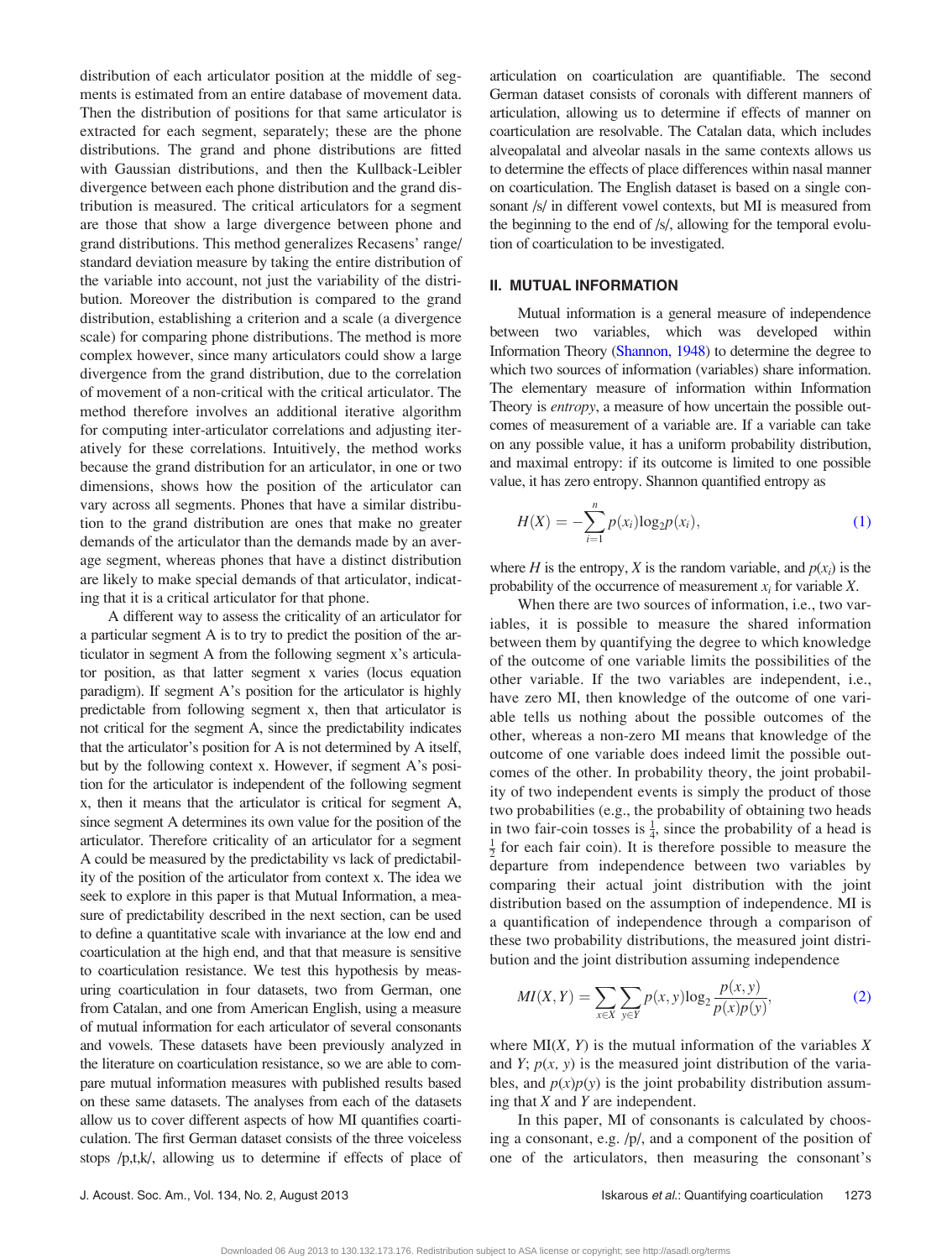<span id="page-3-0"></span>

FIG. 1. Example of joint probability distributions based on German data of /p/ for one speaker, as discussed in Sec. [IV A](#page-4-0), as inputs to MI calculation for the vertical component of the lips [left panels (a),(c)] and tongue predorsum [right panels (b),(d)] The upper panels (a),(b) are histograms computed directly from the paired V and C data, while the lower panels (c),(d) are the joint probability distributions for V and C, based on the assumption of independence. The horizontal and vertical scales are in millimeters.

articulator position as a function of the position of that same articulator for different vowels in the language. For instance, the y—component of the lower lip pellet,  $L<sub>v</sub>$  is measured in the middle of /p/ before different vowels of the language. Then we ask how much the articulator's position at the temporal midpoint of the consonant can be predicted from the same articulator's measurement at the midpoint of the vowel, as the vowel varies. Here, C and V are the two sources of information, or variables, and we can calculate the MI, as the shared information. This is done by calculating the joint distribution of C and V, and comparing this joint distribution to the joint distribution that is based on the assumption that V and C are independent, using Eq. [\(2\)](#page-2-0). Figure 1 provides two examples of MI calculation for /p/ in German. The position scales are in millimeters, and their range corresponds to the range of variability for one speaker. The data were divided into five bins. Panel (a) shows the joint probability distribution for a fixed C for the vertical component of the lips; panel (b) shows the joint distribution for T3y for the same subject. Below each, we see the joint distributions assuming V and C independence. It can be seen from the figure that the MI joint distribution for  $L<sub>v</sub>$  (a) looks quite similar to the independent joint distribution in (c); the MI calculated is 0.165, the lowest value for the subject. In contrast, (b) looks quite different from the independent joint distribution in (d), and the MI calculated is much larger, 0.78, indeed the highest value for the subject. Low MI, therefore indicates little to no shared information, i.e., independence, whereas high MI indicates dependence.

One of the main decisions involved in making an MI measurement is the number of bins to include in the estimation of the histogram function, the most naive estimator of probability distribution. The distribution is represented more faithfully by a larger number of bins, but more bins require more data. In this paper, we used three bins, meaning that only the coarsest aspects of the probability distributions are preserved. One additional decision commonly occurring in Mutual Information estimation from sparse data is that a bin in a histogram with no entries, and thus producing an estimate of zero probability, can cause MI to become infinite. There are several long-standing methods for fixing this problem. We used the Jeffrey-Perks law, which adds 0.5 to all cells prior to MI estimation. The effect on MI estimation of increasing bin width is investigated in the Sec. [IV.](#page-4-0)

## III. METHODS

As mentioned above we present results from four corpora. The first corpus was designed to investigate the German vowel system. Tongue, jaw and lip movements from seven speakers of Standard German (six male, one female) were recorded by means of 2D electromagnetic midsagittal articulography (EMMA AG100, Carstens Medizinelektronik AG). Four sensors were placed on the midline of the tongue from 1 to 6 cm behind the tongue tip (T1) to the back of the tongue (T4) and two sensors inbetween (T2, T3). One sensor was placed on the gum below the lower incisors to monitor jaw movements and one sensor on the skin just below the lower lip. Two sensors on the upper incisors and the nasion were used for head movement correction. The sampling rate of the movement data was 250 Hz [for further details on post-processing of this data set, see [Hoole \(1999\)\]](#page-10-0). The material consisted of symmetrical CVC sequences with the voiceless stops  $/p$ , t,  $k/$  and the 15 stressed vowels /it yt et øt  $\varepsilon$ t at ot ut  $I$   $Y \varepsilon$  œ a  $\sigma$  u/. These sequences were produced in the sentence Ich habe geCVCe gesagt. (I said geCVCe.) Each sentence was repeated five times in random order and the whole corpus, consisting of 225 sentences (3 stops  $\times$  15 vowels  $\times$  5 repetitions), was produced at both a normal and a fast speaking rate. For calculating MI the sensor positions at the midpoints of the initial consonant, the vowel and the final consonant were used. The midpoints were determined using acoustic labels for each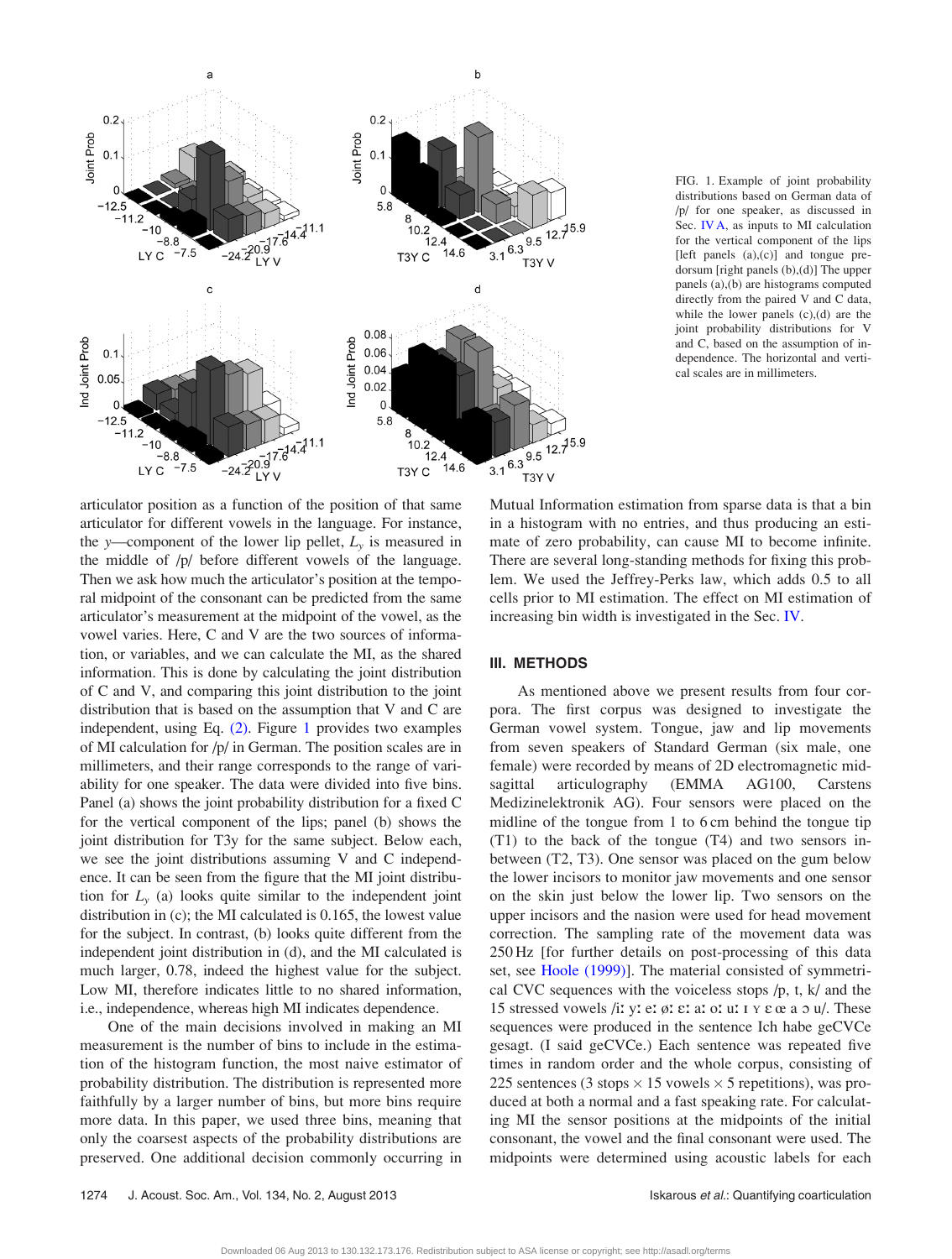<span id="page-4-0"></span>speech sound. For the consonants the midpoint was measured halfway through the acoustically defined closure. The onset of the vowel was not labeled in this dataset; therefore, for the vowel the interval from the burst of the initial stop to the acoustic offset of the vowel was measured, and the point one-third from the end of the vowel was treated as the vowel midpoint. Sec. [VC2](#page-9-0) presents locus equations analysis based on this data. Slope and explained variability  $R^2$  are calculated via least squares.

The second German corpus was designed to investigate the role of the jaw for the production of coronal consonants in German. One female and four male speakers of standard German were recorded by means of EMMA. Sensor placement was the same as above except that one sensor was placed on the chin instead of the lower lip and an additional sensor was placed on the inside of the lower incisors. The six coronal consonants  $/s$ ,  $\int$ ,  $t$ ,  $d$ ,  $n$ ,  $1$ / were recorded in symmetrical VCV sequences between the vowels /i: e: a:/. All VCV sequences were embedded in the carrier phrase "Hab das Verb VCV mit dem Verb VCV verwechselt" (I mixed up the Verb VCV with the Verb VCV). Each sequence was repeated six times in the first position and six times in the second position in randomized order. The whole corpus was recorded at both, a comfortable volume and in loud (but not shouting) speech. Measurements of the tongue and jaw sensor positions were taken from the acoustically defined midpoint of the first vowel, the consonant and second vowel (for further details on post-processing, see [Mooshammer](#page-11-0) et al. (2006).

The Catalan data set consists of articulatory movement data from three male native speakers of Eastern Catalan recorded by means of a 2D EMMA (AG100, Carstens Medizinelektronik AG). Three sensors were attached midsagittally to the tongue (tongue tip = T1, tongue dorsum = T3, in-between  $=$  T2), and one sensor each to the lower lip (LL), the upper lip (UL), and the lower incisors (J). The material analyzed in this paper consisted of symmetrical /pVCVp/ sequences with the vowels  $/i$ , a,  $u/$  and the consonants  $/n$ ,  $n/$ . MI was calculated based on V1. The test words were equally stressed on the first and the second syllable and embedded in a meaningful carrier phrase that was repeated 10 times. Tongue, jaw, and lip positions were extracted at the midpoint of the acoustically defined consonant and vowel.

The American English data for examining the time course of coarticulation during /s/ are from the x-ray microbeam database (XRMB) ([Westbury, 1994](#page-11-0), pp. 88-107). The particular data examined are from Task 13, a list of /sVd/ words: side, sewed, seed, sod, sued, sawed, sid, sad, surd, said. Data from 24 subjects are included (15 females, nine males). In this paper, we analyze the data for the vertical and horizontal components of the lips (LLx and LLy) and the vertical components for the jaw and tongue tip (Jy and T1y). The /s/ and vowels were acoustically seg-mented, as described in [Iskarous](#page-10-0) et al. (2011). The articulator time series for /s/ were then uniformly extracted at 10 points, and the articulator positions at the midpoint of the vowels were extracted. MI was calculated for each of the 10 points during the /s/, with the vowel's contribution always being from its midpoint. Further details on the dataset can be found in [Iskarous](#page-10-0) *et al.* (2011).

#### A. Statistics

The MI data will be qualitatively described by referring to figures showing MI as a function of segment and articulator. Statistical tests were all mixed-effects general linear models, with Subject as the random effect. Significance is determined through a Markov Chain Monte Carlo simulation. All statistical tests were performed through the R pro-gram Imer [\(Baayen, 2007](#page-10-0), pp. 241–300).

## IV. RESULTS

In the following subsections, we present MI measurements on our four datasets. The first German dataset allows us to investigate the relationship between place of articulation and MI; the second, the relationship between manner of articulation and MI. The Catalan dataset allows for the examination of additional place distinctions, and the English dataset allows us to examine how MI reveals information about the time course of coarticulation. Since the scale proposed here is related to research on locus equations, we present locus equations measurements on the first German dataset. This is followed by an examination of how bin width affects MI measurement.

## A. German stop data: Place of articulation effects on MI

Our first analysis tested whether MI can be used to distinguish between different places of articulation by examining MI as a function of segment and articulator for labial, alveolar, and velar stops. Figure 2 shows MI for the German stops /p,t,k/ (crosses, diamonds, and circles, respectively) for seven subjects. Panel (a) presents MI measured for the vertical components of the articulators indicated, and panel (b) for the horizontal components. Variability is over subjects. These data show that for the lip pellet (L), /p/ has lower MI relative to its adjacent vowel than /t/ or /k/, but the effect is greater in the vertical than the horizontal components. For the tongue tip pellet  $(T1) / t /$  has lower MI than  $/p /$  and  $/k /$  in



FIG. 2. Mutual information as a function of articulator for three German stops for seven subjects. The error bars are centered at the mean and span a standard deviation on each side of the mean. The data are divided into vertical (a) and horizontal (b) components. L is lower lip; J is jaw; T1 is the most anterior tongue sensor and T4, the most posterior.

J. Acoust. Soc. Am., Vol. 134, No. 2, August 2013 **Iskarous et al.: Quantifying coarticulation** 1275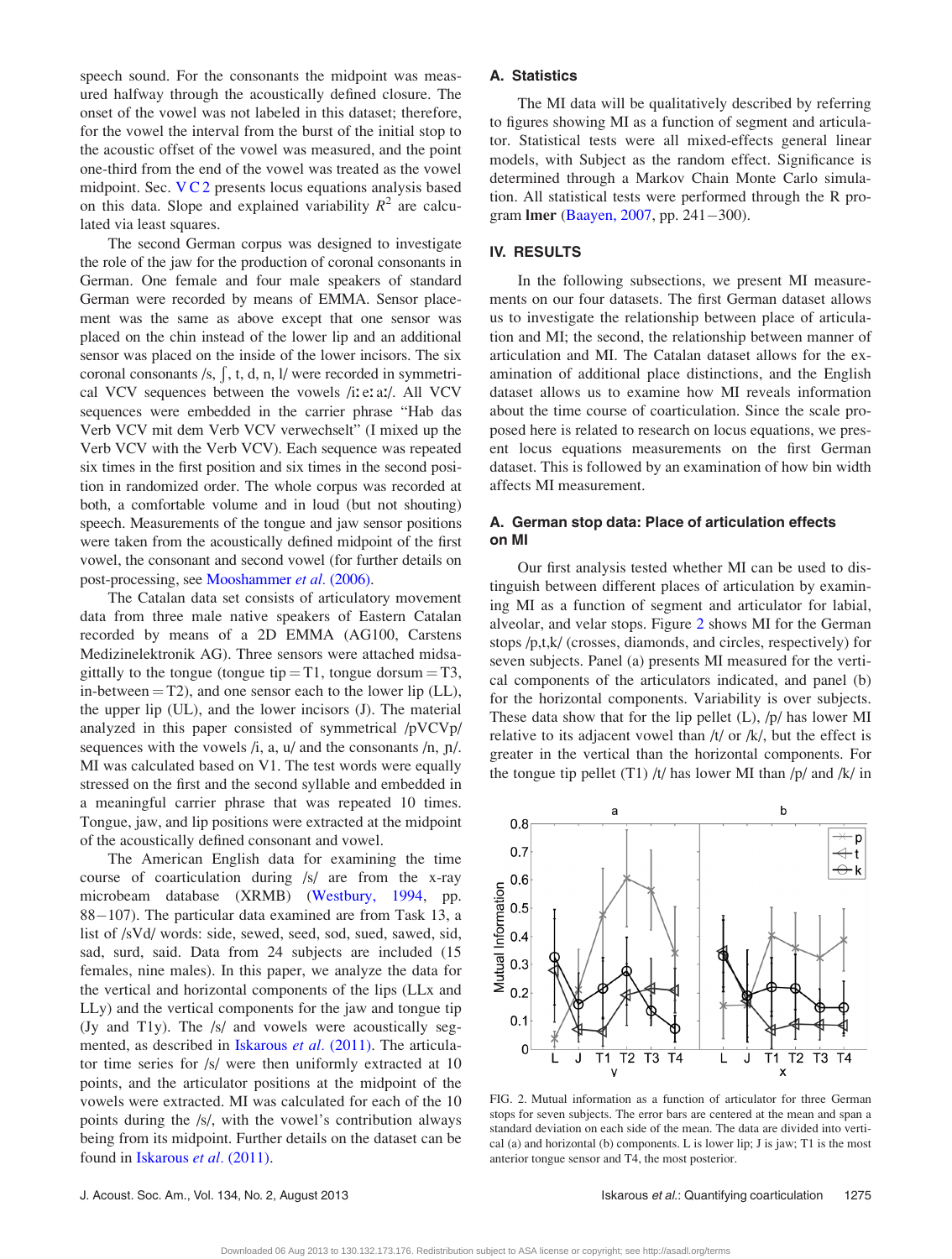both components. For the most posterior pellet on the tongue dorsum, T4, /k/ has a lower MI than /p/ and /t/, but only for the vertical components. For the jaw pellet (J), there is a great deal of overlap between stops: for the tongue pellets, /p/ in general has higher MI than the lingual consonants.

In the quantitative tests, the dependent variable was MI for either the vertical or horizontal component of an articulator, and the independent variable was the place of the consonant. An arcsine transformation was applied to MI, since it is strictly positive. Contrast analyses were performed in all the tests, with /p/ serving as the baseline for L, T2, and, T3, /t/ serving as the baseline for T1 and J, and /k/ serving as the baseline for T4. For the vertical and horizontal components of L, there were significant effects of place, with both /t/ and /k/ showing significantly higher MI than /p/  $(p < 0.01)$ . For the vertical and horizontal component of T1, there were significant effects of place, with both /p/ and /k/ showing significantly higher MI than  $/t/$  ( $p < 0.01$ ). For the vertical components of T4, /t/ and /p/ had significantly higher MI than  $/k$ . For the horizontal component of T4,  $/p$  had significantly higher values than /k/, but /t/ was not significantly higher than /k/. For T2 and T3, /p/ had significantly higher MI than /t/ and /k/ in both vertical and horizontal component. For J, there were no significant differences among the places.

#### B. German coronal data: Manner of articulation effects on MI

The next analysis tested how MI differs by manner of articulation in six coronal consonants, differing in manner of articulation (sibilant, stop, liquid, and nasal). Figure  $3(a)$ shows MI for the vertical dimension for German coronals  $/t$ ,s,  $\int$ , and Fig. 3(b) shows the corresponding data for  $\int d$ ,l,n,l, Variability is across the five subjects. Qualitatively, it can be seen that, in the vertical components, the tongue back pellets have higher MI than the jaw and T1, the sonorants have higher MI than the non-sonorants for the jaw, and all of the coronals have roughly the same low MI for T1. It can also be second is never oughly the same fow  $\overline{M}$  for  $\overline{T}$ ; it can also be seen that  $\int \int$  has lower MI than the rest of the coronals for T3 and T4.

A test on the vertical position of the jaw, with  $\int \int$  as the baseline, showed that all  $/d,n,l$  had higher MI ( $p < 0.01$ ), but there was no significant difference between  $\frac{|s|}{\sqrt{2}}$ , and  $\frac{1}{\sqrt{2}}$ , and  $\frac{1}{\sqrt{2}}$ , An additional test collapsed all the segments, and compared MI of T1y vs T3y. A significantly higher MI for T3y than T1y was found. In addition, a test was performed to test MI for T4 and T3, with  $\int \int$  as the baseline. All other coronals showed significantly higher MI than  $\int$  for T4y (p < 0.05), whereas for T3, only the sonorants showed significantly higher MI than  $/ \int$ . Figure 4 shows MI for the horizontal component of the articulators. There are no qualitative differences between the consonants, and none of the statistical tests taking Articulator or Segment as the independent variable yielded any significant results. As can be seen in Fig. 4, the variability in the horizontal component for all the articulators is quite large, which is expected, since it is the vertical components that are crucial for the constriction achievement.

#### C. Catalan data: Nasals

Catalan has a contrast between an alveolopalatal nasal  $/p/$  and an alveolar nasal. As is well known palatals highly constrain the tongue body and blade, relative to coronals and dorsals. Therefore this data allows us to determine if the difference between palatals and coronals is quantified by MI.

Figure [5](#page-6-0) shows MI for Catalan consonants  $/n$ ,  $n/p$  predicted from V1. Since there are only three subjects, each is marked by a different symbol. There was no attempt to perform statistics due to the small number of subjects, so only qualitative results are presented. We assume a pattern is qualitatively present only when all three subjects exhibit it. This criterion was met for the horizontal components of all three tongue sensors, and the vertical components of the



FIG. 3. Mutual information as a function of vertical position of articulators for six German coronals for five subjects. The error bars are centered at the mean for each segment and span a standard deviation on each side of the mean. The data are divided into voiceless consonants  $|t|$ ,  $|s|$ ,  $|f|$  (a) and voiced consonants /d/, /l/, /n/ (b).



FIG. 4. Mutual information as a function of horizontal component of articulators for six German coronals for five subjects. The error bars are centered at the mean for each segment and span a standard deviation on each side of the mean. The data are divided into voiceless consonants  $/t$ ,  $/s$ ,  $/s$   $/f$  (a) and voiced consonants /d/, /l/, /n/ (b).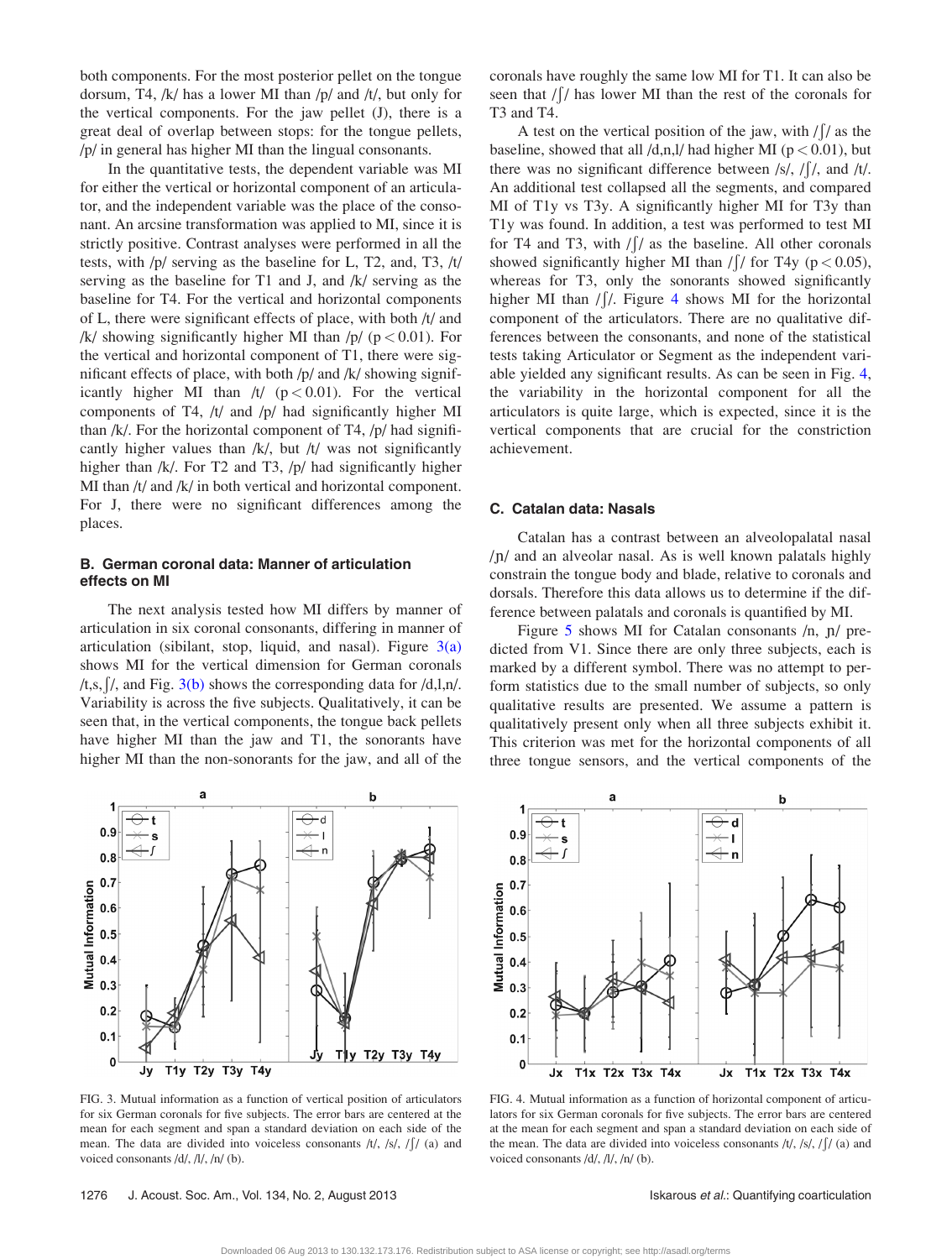<span id="page-6-0"></span>

FIG. 5. Mutual information based on V1 as a function of articulator for two Catalan consonants alveolar  $/n/$  and  $/n/$  for three subjects. Labels are as in the original report: tongue sensors for tip, blade and dorsum. Data are divided into vertical (a) and horizontal (b) components. The error bars are centered at the mean value for that consonant and span the range of the data.

tongue dorsum sensor, with MI being lower for the alveopalatal nasal.

#### D. American English data: Time-course of coarticulation

Figure 6 shows MI as a function of time for the positions of the lower lip pellet of /s/ for 24 subjects of American English, based on production of /sVd/ words. It can be seen that the horizontal component of the lip pellets has higher MI than the vertical component, which was significant  $(p < 0.05)$ . Within the horizontal component, we examined the effect of time on MI. For all times beyond the second, there was a significant difference between the MI at that time and MI at the beginning of  $\frac{s}{r}$  (p < 0.01). For the



FIG. 6. (Color online) Mutual information as a function of time for the vertical (a) and horizontal (b) components of the lower lip pellet for XRMB data from American English. Variability is across subjects.

J. Acoust. Soc. Am., Vol. 134, No. 2, August 2013 **Iskarous et al.: Quantifying coarticulation** 1277



FIG. 7. (Color online) Mutual information as a function of time for the vertical component of the jaw (a) and tongue tip (b) pellets for XRMB data from American English. Variability is across subjects.

vertical component, however, the only significant differences due to time were between MI at frames nine and  $10 (p < 0.05)$ and MI at frame one. Figure 7 shows the temporal effects on MI for the vertical components of the jaw and tongue tip. For both articulators, the only significant effects of time on MI are for the last two time frames. Both exhibit significantly higher MI at frames nine and 10 than at frame one.

#### E. Locus equations and linearity

Figure  $8(a)$  shows scatterplots of T3y of the consonant  $/p/$ as a function of T3y of the following vowel from the German dataset analyzed in Sec. [III](#page-3-0), and in Fig.  $8(b)$  the corresponding data for lower lip. Data is shown for all subjects, each with their own symbol. These scatterplots are examples of the functional relations analyzed in locus equations experiments. What we see from these data is that for T3y, for each subject, the dorsum's vertical position in the middle of /p/ is a noisy linear



FIG. 8. Scatterplots of the vertical position of the tongue dorsum in the consonant as a function of that for the vowel (a) and for the vertical position of the lower lip (b) in the consonant as a function of the position in the vowel for the German data analyzed in Sec. [III](#page-3-0). Each color represents a different participant.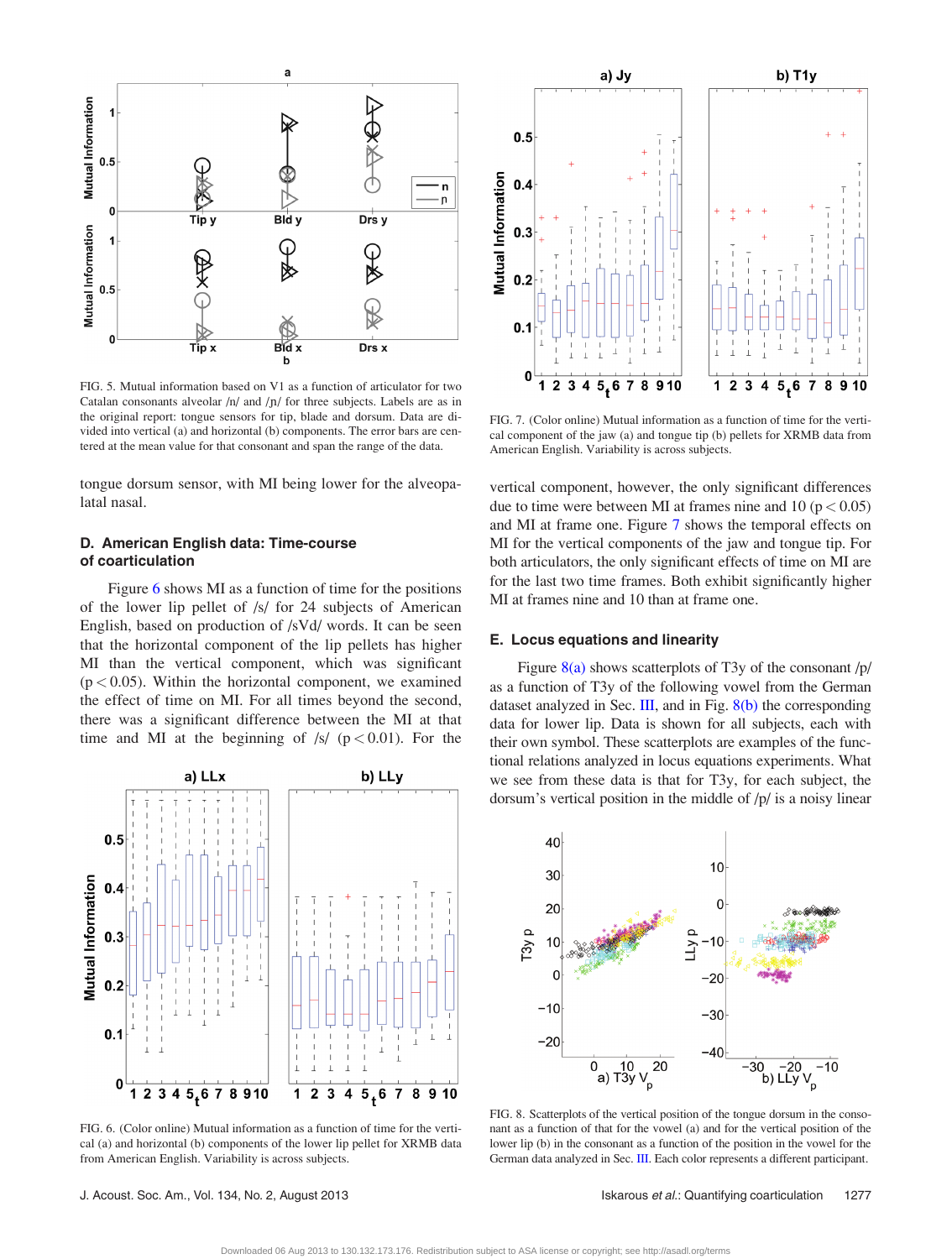<span id="page-7-0"></span>

FIG. 9. Slopes (a) and explained variability  $R^2$  (b) for German data analyzed in Sec. [III](#page-3-0).

function of the vertical position of the dorsum at the middle of the vowel. The same is true for LL, except that the latter's function is quite flat, and hardly any of the variability of the /p/ 's lower lip position is explained by the vowel. Figure 9 shows the slopes of regression lines (left) and Explained Variability  $(R<sup>2</sup>)$  (right) for the y-coordinate of the first German dataset analyzed. The figure can be compared directly to that in Fig.  $2(a)$ . The patterns of both locus equation slopes and explained variability are very similar to the patterns discussed in Sec. [III](#page-3-0), and similar in overall pattern to each other. When MI is large, both the slope and  $R^2$  are high, and the reverse.

## F. Bin width sensitivity

To measure MI, an estimate of the probability distribution function (pdf) from finite data is necessary. There are many ways of estimating pdfs from finite data. We use the simplest of such estimators, the histogram, in order to make the fewest assumptions about the data, and to use as few parameters as possible. However, there is still one important parameter used in making a histogram estimate of a pdf: histogram bin width. The bin width determines the number of bins into which the data are distributed. The sensitivity of the pdf estimate to bin width depends on how many datapoints are available and how many bins there are. There must be a sufficiently large number of bins to make fine distinctions in pdf shape. But if the number of bins is large, and the amount of data is small, then the occurrence of few data in a bin could be due either to the true pdf having little data in that level of the dependent variable, or it could be due to there not being sufficient data to populate the bins. To measure MI, it is necessary to estimate the two-dimensional joint probability distribution. Even though it is possible to use a different number of bins for the two variables, we always use the same number. To estimate the sensitivity of our estimate of MI to number of bins, we measured MI for the vertical position of the pellets for the /p/ data from Sec. [III,](#page-3-0) while varying the number of bins in each of the two dimensions



FIG. 10. MI as a function of bin width for the German /p/ data.

from two to 14 in steps of four. There were 75 data points for each of the seven subjects in the data set. Figure 10 shows the MI patterns for the vertical dimension of /p/ as the number of bins varies. Throughout this paper, we have used nine two-dimensional bins. Comparison of the patterns seen in Fig. 10 to the data in Fig.  $2(a)$  reveals that the same basic pattern is seen if the number of bins is 4, 9, or 36, which are all smaller than the number of available points. However when the number of bins increases beyond the number of data points available, the basic pattern disappears, as we see for 100 and 196 bins. Moreover, even though the patterns are quite similar for 4, 9, and 36 bins, the overall MI level and details in the shape of the pattern do vary. And it is to be noted that the basic pattern of MI for 4, 9, and 36 bins is quite similar to the pattern for both slope and R2 seen in Fig.  $9$  for  $/p/$ .

#### V. DISCUSSION

#### A. MI as a coarticulation/invariance scale

Our German, Catalan, and American English results have shown that MI is an abstract scale on which invariance and coarticulation can be measured. Low MI for a consonant on a specific component of an articulator indicates that the consonant is independent of its vocalic context in determining the position of the articulator in that dimension, and is therefore an indication of an invariant aspect of the consonant's production. High MI, on the other hand, indicates that the consonant is highly dependent on its context for determining the articulators position in a particular dimension, an indication of the presence of coarticulation.

For the German stops, place of articulation influenced the pattern of MI across consonants and articulators. In the labial stop, in which the labial target is specified by the consonant itself, and not by the surrounding vowels, we see very low MI, indicating that the labial target is invariant for labials, as we would expect. On the other hand, the position of the tongue is mostly contextually determined for labials, which is reflected in the high value of MI. This can be directly contrasted with /t/ and /k/, which receive a higher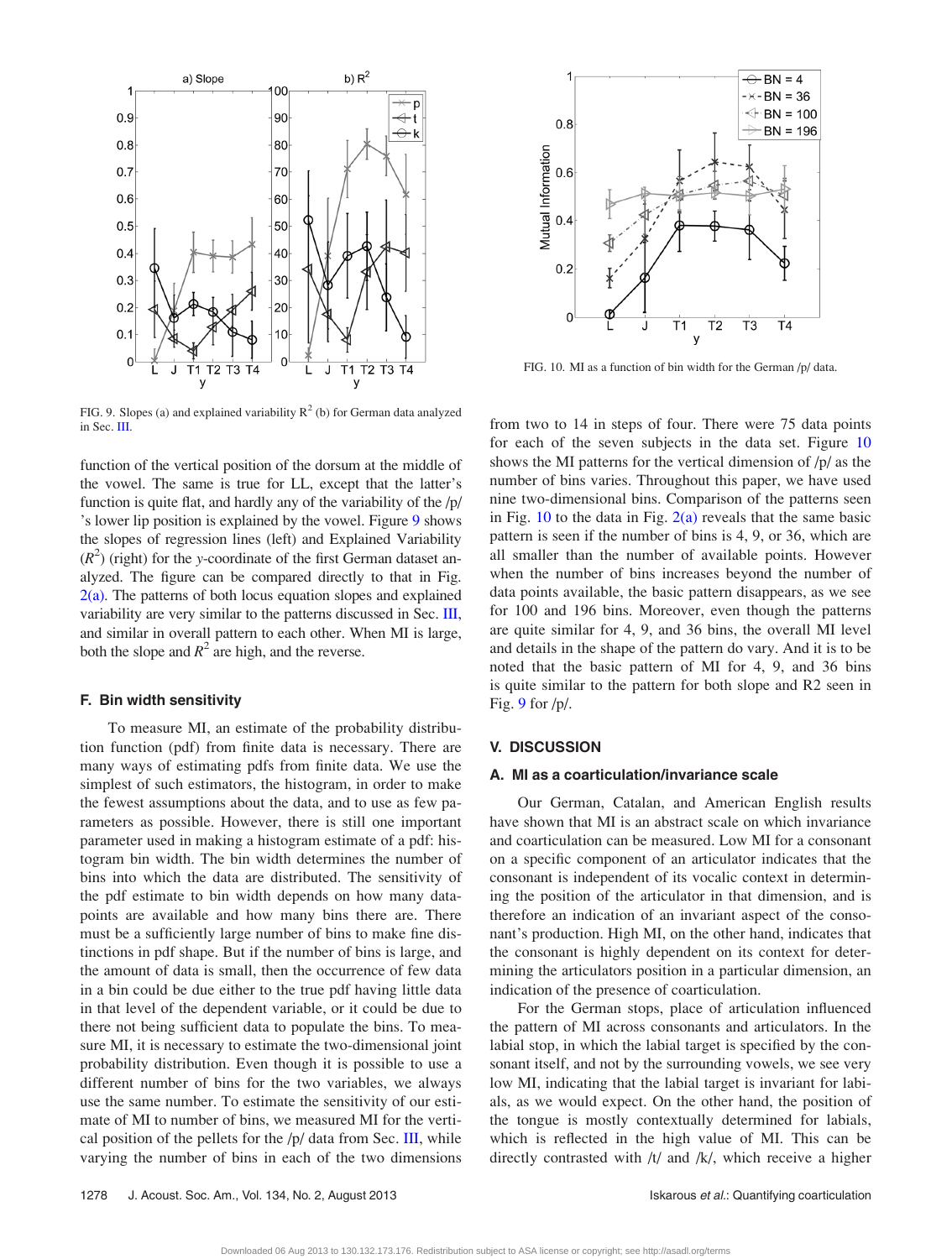MI score on the lips, which is expected since lip position is contextually determined for them. But /t/ receives a low MI for the vertical component of the tongue tip and jaw, which accomplish its expected target, and /k/ receives a low MI for the vertical component of the tongue dorsum, which is key in accomplishing its articulatory target.

For the German coronals, the sibilants and the voiceless stop show lower MI for the vertical component of the jaw than the other coronals, indicating higher coarticulation resistance, as also detected in a previous study of this data ([Mooshammer](#page-11-0) et al., 2006). That study also showed that all the coronals exhibit a target for the tongue tip, as expected, as measured by the low MI for all of them, especially as compared with MI for the tongue dorsum for those same consonants.

The analysis of the Catalan data shows that the alveopalatal nasal has greater coarticulation resistance than the alveolar nasal. This can be seen in the lower MI for the alveopalatal nasal, especially in the horizontal position, in agreement with [Recasens and Espinosa \(2009\)](#page-11-0).

The American English data shows that it is possible to use MI to understand the time-course of coarticulation. The horizontal component of the lip shows higher MI much earlier than the vertical component. We believe that this reflects the greater resistance of /s/ to perturbation of aperture vs its protrusion. It can also be seen that for both jaw and tongue tip, following context has an influence only at the very end of the sibilant, as indicated in the late rise in MI. This is con-sistent with the [Iskarous](#page-10-0) et al. (2011) study of the same data, which comes up with the same conclusion after studying the influence of each vowel type separately.

What emerges from these studies therefore is that MI quantifies invariance and coarticulation in speech production through an identification between resistance and variable independence on the one hand, and coarticulation and variable dependence on the other. The more necessary an articulator's motion for the accomplishment of an action for a segment, the less dependent it is on surrounding segments for its position, and therefore the more independent of context it is. The MI measure may seem unnecessary, however, since the conclusions we can draw from its magnitude have already been drawn from previous empirical studies. However, the MI measure is indeed beneficial, since it allows for quantitative inferences about invariance and coarticulation. It is also valuable since it places invariance and resistance on one end of the scale, identifying them with each other, and coarticulation on the other, establishing the quantitative measure of an important distinction in the study of speech.

The results we obtained on consonants with low MI are very similar to those found for critical articulators by the Jackson-Singampalli Statistical Identification model ([Jackson and Singampalli, 2009](#page-10-0)). It is not possible to quantitatively compare their results with ours, since the datasets we used do not provide the extensive sentential data required for their approach, in order for the grand distributions to be representative of as much cross-segmental variability as possible. In future work, we plan to choose a data set that allows us to compare the two methods directly, so that we can determine if they truly yield the same results.

This paper used data from EMA to measure MI. We believe, however, that it is possible to use other forms of quantification of articulatory data for this purpose. [Noiray](#page-11-0) et al. [\(2013\)](#page-11-0) used the LE method to quantify coarticulation of the back of the tongue from ultrasound data, by using the horizontal component of the highest point of the tongue in the ultrasound edge. MI could have also been used in that study and could be based on different types of quantification of whole-tongue images from MRI or ultrasound.

## B. Limitations of MI

The current study used MI to quantify invariance and coarticulation by using datasets that have been previously analyzed in the literature to establish if the generalizations previously extracted match those quantified by MI. Within each of the datasets, the generalizations that emerge are quite consistent with those expected and observed elsewhere in the literature. The comparability of MI across the studies is an important issue, since each study has a different number of subjects/tokens and uses different vowels from which to estimate MI. Also, the number and placement of pellets differed across studies, which might also affect the measurement of MI. There are two comparisons that can allow us to address this issue. The two German datasets have the consonant /t/ in them, allowing us to compare MI for the same language. Also, the second German dataset and the Catalan dataset share the consonant  $/n/$ . The pattern of MI for  $/t/$  is roughly the same: T1y has lower MI in both datasets than the other vertical components of the tongue, and the horizontal components are roughly the same in MI. What is drastically different across the datasets, however, is that MI in the German stop place of articulation dataset is about half the magnitude in the German manner dataset. There are several reasons for this discrepancy: (1) there are more vowels in the first set, (2) those vowels are both tense and lax while they were only tense in the other; (3) each MI is based on 74 tokens in the first set, but 30 in the second set; (4) the receivers may have been placed at somewhat different locations in the two sets. This study does not allow us to determine which factors, or combination thereof, is responsible for the discrepancy. It is clear, as was seen in Fig. [10](#page-7-0), that number of bins, in relation to the number of tokens, is sufficient to affect the level of MI. However, we believe that the number of vowels used is also a major factor, since the entropy of each of the variables (C and V) affects MI. When V includes many vowels in one case and just a few in another, there is likely to be a major effect on MI, since MI is a function of the entire distribution. For a dataset with a few vowels, there are likely to be a few isolated clumps of data, rather than a more spread-out distribution, when there are many vowels, thus affecting the layout of the distribution, and hence MI. For the Catalan/German /n/ comparison, the pattern for the vertical component of the tongue tip and dorsum are the same in both languages, but the MI of the tongue blade is lower for the Catalan data for two subjects. There is potentially a difference in the production of /n/ in the two languages. Again it is not possible for us to determine in this study the source of the discrepancy.

J. Acoust. Soc. Am., Vol. 134, No. 2, August 2013 **Iskarous et al.: Quantifying coarticulation** 1279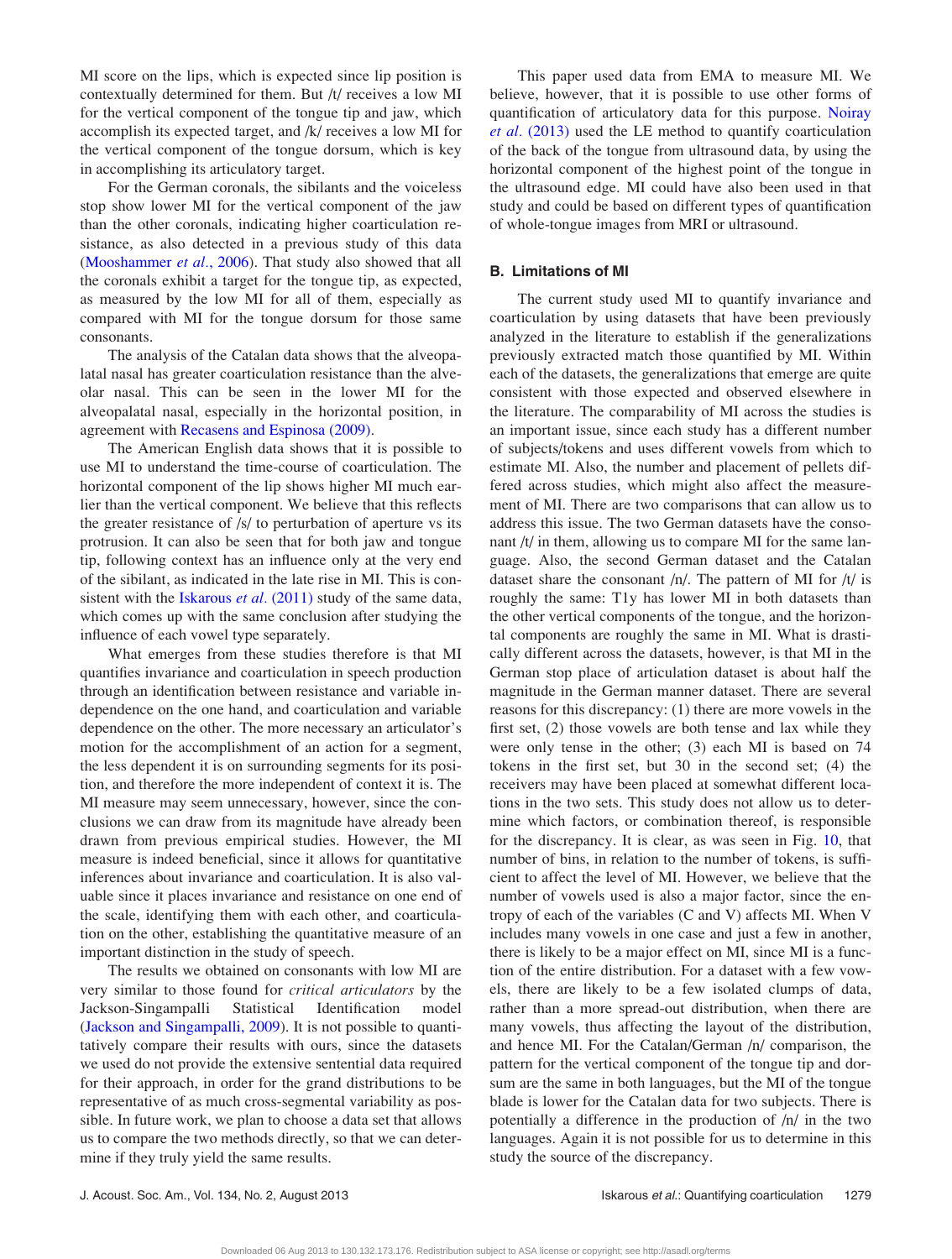<span id="page-9-0"></span>Other studies of MI have dealt with these issues by normalization. Since Shannon proposed MI as a measure of variable independence in 1948, there have been many proposals to normalize MI with different normalization factors and to different ranges, especially to normalize it with respect to the entropy of one of the variables. We have chosen not to use any normalization factors in this study, since the goal was to determine, in general, if MI is reasonable as a measure of the scale from invariance to coarticulation, rather than to study the properties of different normalization factors. In addition, many methods less naive than the histogram have been proposed for multidimensional probability density function estimation, especially kernel density estimation. These methods allow pdf estimates to be very smooth and are not as sensitive to token number and the range of variability of the data. We leave it for further work to investigate how different normalization methods and pdf estimation can improve the estimates and make them more uniform across studies, if that is possible. If not, we still believe MI to be highly informative if done solely within a dataset, since the overall patterns are revealing of the invariancecoarticulation scale.

Another apparent limitation of this approach is that most of the literature on coarticulation focuses on the effects of particular environments (e.g., high vowels) on particular segments (e.g., the fricative /s/). Examples of these types of analyses are plentiful: [Iskarous](#page-10-0) et al. (2011); [Mooshammer](#page-11-0) et al. [\(2006\);](#page-11-0) [Recasens and Espinosa \(2009\).](#page-11-0) Since MI is based on all considered environments at the same time, it does not allow for the description of individual environments. However we believe that most investigations of the effects of individual environments are meant to be incremental, aiming to describe the effects of more and more environments, with the goal of describing invariance-coarticulation behavior of the segment in question, which is exactly what MI tries to accomplish in a single analysis. Of course it is possible to obtain information about the relation between individual vowels and the consonant under study by inspecting the part of the joint distribution, as estimated by the histogram, related to that particular C-V combination. And the general method proposed could be extended to provide other statistical information about the distribution that could indicate certain asymmetries/skewness in the distribution, due to differential vowel effects.

## C. Theoretical implications

## 1. DAC

DAC assigns each segment a number indicating its coarticulation resistance, based on experiments probing how different segments perturb that segment. Even though the theory is a general theory of articulatory constraint, it concentrates on the constraints related to the tongue and jaw. MI accomplishes the aim of DAC, with one major difference: Whereas DAC subjectively assigns each segment a number, MI objectively assigns each segment several numbers, one for each articulator and component. This may seem to complicate the assignment of Coarticulation Resistance indicators; however, we believe that if DAC were to consider all articulators, as the theory eventually aims to do, it would end up assigning many numbers, just as MI does, for each segment. For instance currently, DAC assigns /t/ a higher DAC index than /p/, since /p/ does not resist coarticulation of surrounding vowels as much as /t/. MI does the same for the tongue-related MI numbers (albeit assigning a lower number to the more resistant consonant), but also assigns /p/ a low MI for lips indicating that it resists lip perturbation more than /t/. The issue has already been seen to be a problem in the DAC literature, since a consonant like /k/ is highly resistant in the vertical dimension of tongue back positioning, but not in the horizontal ([Recasens](#page-11-0) [and Espinosa, 2009](#page-11-0)). We therefore believe that MI is an objective extension of DAC theory.

#### 2. Locus equations

Figure [9](#page-7-0) shows that MI patterns are quite similar to slope and R2 measures. Furthermore as can be seen in Fig. [8](#page-6-0), and as [Iskarous](#page-10-0) et al. (2010) showed, articulatory LEs are quite similar to acoustic LEs. The similarity between regression analysis and MI should not be surprising, since both are measures of independence. Slope of a regression line is usually thought to indicate a property of a line, and not independence, per se, which is indicated more by explained variability R2. However, if the slope is near 1.0, there is clearly a very straightforward dependence between two variables. As the slope nears 0, whether noise is present or not, a change in the independent variable does not cause a change in the dependent variable. It may seem, however, that there is no need for the MI measure, especially since regression analysis can be conventionally performed with far less data than thought to be sufficient for MI analysis. However, we believe that MI is an extension of LE analysis worthy of further study, since regression assumes Gaussian dependent variables and homoscedasticity, which are unlikely to be met; MI analysis is much less dependent on the distribution of the data. For both DAC and LE, we do not consider MI analysis to be a falsification of these theories, but to be a generalization and an extension, showing that these different theories have the same source: the quantification of the invariance/coarticulation scale.

#### 3. Measuring synergy

Task Dynamics is a dynamical theory of speech production ([Saltzman and Munhall, 1989\)](#page-11-0), which attempts to model how articulators move during speech, based on contrastive specifications of gestural parameters. One of the core ideas of the theory is that to carry out a speech task, several articulators collaborate with each other to achieve the task. The articulators form a synergy for the achievement of the task. That these synergies exist was shown in several early experiments using perturbations of the articulators during the performance of a task, and observing that other articulators in the synergy compensate for the perturbation [\(Kelso](#page-11-0) *et al.*, [1984\)](#page-11-0). But even though the articulators in a synergy collaborate, the theory holds that each articulator's contribution to the synergy may be different. For instance, the lower lip contributes more than the jaw for the achievement of the lip aperture task in a /p/. The theoretical parameter responsible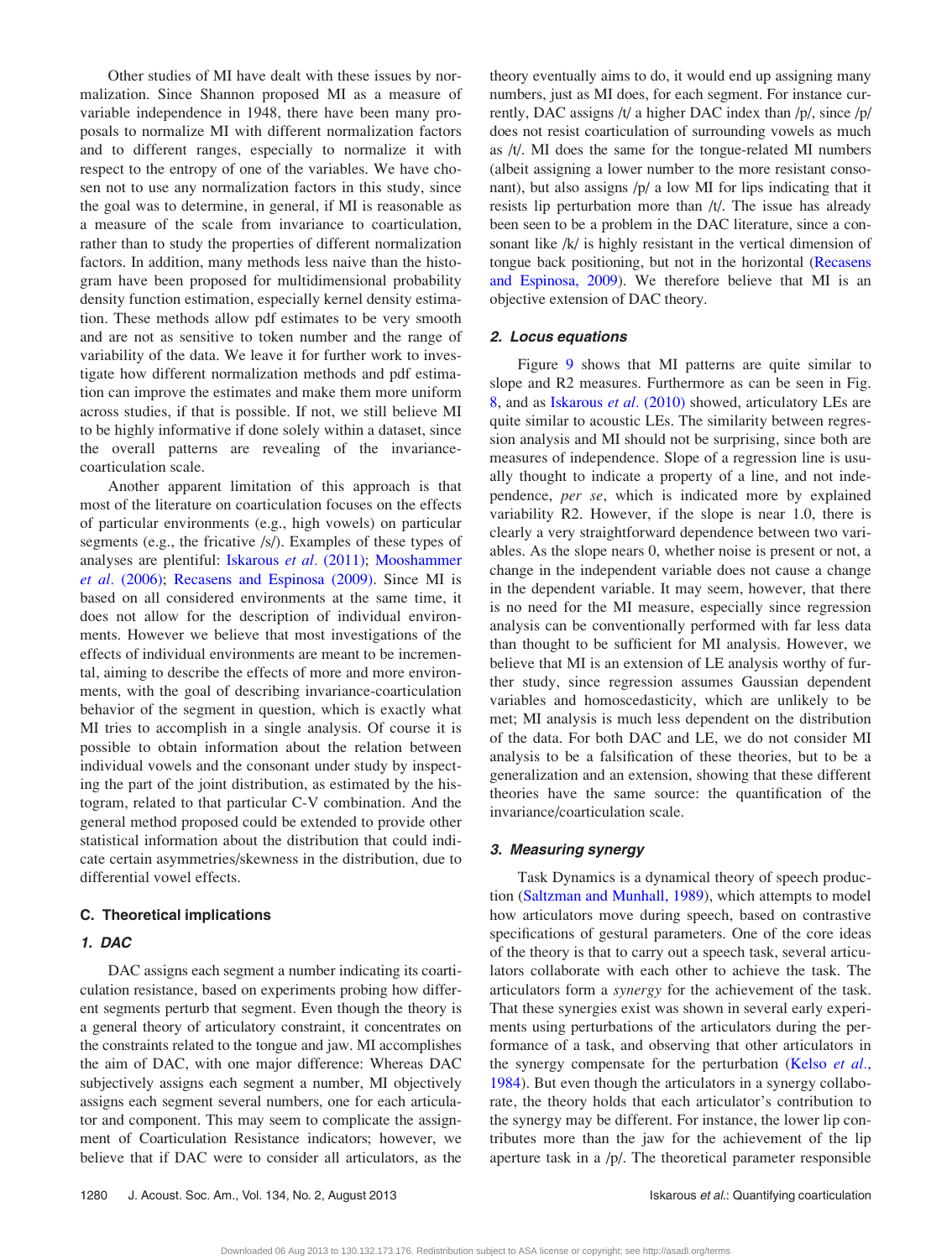<span id="page-10-0"></span>for this effect is termed a weight, used in the sense of a mass, so that the greater the weight of an articulator, the more virtually massive it is and the less movable it is. So, for example, the jaw has a higher weight than the lower lip for the achievement of the lip aperture task. So far these weights have been gleaned from subjective evaluation of the results of speech production experiments and through back-fitting of the weight parameters based on speech synthesis using the task dynamic simulator TADA (Task Dynamic Toolkit) (Nam *et al.*[, 2004\)](#page-11-0). Another measure of synergy has recently been explored in simulating results from babbling, namely, that the distance between the target positions of different segments can be converted directly into a synergy measure (Nam et al.[, 2013](#page-11-0)).

We believe that the MI parameters are a measure of these theoretical weights that specify the synergies in speech production. The reason is that the more important an articulator is for the achievement of a consonant, the more likely it is to resist the perturbation of the surrounding consonant, which is exactly what MI measures. Therefore we predict that the lower the MI of an articulator for a particular consonant, the lower is the weight for the articulator in the achievement of the task for the consonant. This link between articulator independence for a consonant, as measured by MI, and the contribution of a weight for a synergy, as measured by the theoretical weights is confirmed by examining the current settings of the weights (TADA manual). For the oral stops, for instance, the lips have the lowest weight for /p/'s lip aperture task, the tongue tip vertical dimension has the lowest weight for the alveolar gesture for /t/, and the vertical component of the dorsum has the lowest weight for the velar gesture of /k/. Other patterns are also as predicted by MI.

We speculate that there are technical and theoretical consequences of this identification. We believe that the identification could improve speech synthesis from the theoretical model, if the MI estimates are substituted for the subjectively fitted weights. Moreover, the theoretical import of the identification is that the empirically based DAC and LE theories are related through the identification posited here to the theory of task dynamics. Therefore approaches to speech research, which have seemed to be alternative views of the process are shown to be highly related allowing for joint development.

#### 4. Segmental waves

Another theory that MI has implications for is a theory of the control of speech production in which each segment has an associated activation wave which represents the strength with which it influences the vocal tract. This theory has been proposed several times in the history of the field ([Ohman, 1966](#page-11-0); Fowler and Smith, 1986; [Joos, 1948](#page-11-0), pp. 109–114). These activation waves would gain in strength during the segment and then fall in strength as overlapped segments start to influence the vocal tract more. However it has always been difficult to obtain direct theoretical support for this theory, since these activation functions represent the time course of strength of the segment, regardless of its context, whereas most empirical studies of coarticulation study individual segments in the context of individual other segments. We believe the time course of MI, as seen in Fig. [6](#page-6-0) and Fig. [7](#page-6-0), can be regarded as articulator-specific instantiations of the inverse of the segmental strength functions. MI is low at points in the segment, where strength is highest. Even though MI is calculated by taking into consideration the possible contexts of a segment, once it is calculated it represents something about the segment regardless of context, as the strength wave should. Whether the strength wave is articulator-independent or not is a separate issue. But we believe that knowing articulator-based strength waves is crucial to generating an articulator-independent segment wave, if the latter proves to be necessary. MI therefore connects theories of speech that postulate a segmental wave with LE, DAC, and Motor synergy theories that would be suspected to be related to each other, but have remained at an arm's distance from each other.

#### VI. CONCLUSION

We have shown in this paper that mutual information can be used as a general measure for characterizing the invariance-coarticulation scale. This measure captures known generalizations about speech production, and relates a set of hitherto unconnected theories of the speech process. In future work, we intend to improve the MI measure through appropriate normalization, and to use this measure to probe consonant-to-vowel coarticulation, prosodic effects in speech, and individual differences in coarticulation.

#### ACKNOWLEDGMENTS

This work was supported by NSF 1246750 to the University of Southern California, NIH-NIDCD grants DC-002717 and DC-008780 to Haskins Laboratories, German Research Council projects TI 69/29 and TI69/32 to Hans Tillmann. We thank Louis Goldstein, Carol Fowler, and Mark Tiede.

- Baayen, H. (2007). Analyzing Linguistic Data: A Practical Introduction to Statistics (Cambridge University Press, Cambridge), pp. 241–300.
- Bladon, R. A. W., and Al-Bamerni, A. (1976). "Coarticulation resistance in English /l/," J. Phonetics 4, 137–150.
- Brancazio, L., and Fowler, C. (1998). "On the relevance of locus equations for production and perception of stop consonants," Percept. Psychophys. 60, 24–50.
- Fowler, C. (1994). "Invariants, specifiers, cues: An investigation of locus equations as information for place of articulation," Percept. Psychophys. 55, 597–610.
- Fowler, C. (1998). "Coarticulation and extrinsic theories of timing," J. Phonetics 8, 113–133.
- Fowler, C. A., and Smith, M. R. (1986). "Speech perception as 'Vector Analysis': An approach to the problems of invariance and segmentation," in Invariance and Variability in Speech Processes, edited by J. Perkell and D. Klatt (Erlbaum, Hillsdale, NJ), pp. 123–139.
- Hoole, P. (1999). "On the lingual organization of the German vowel system," J. Acoust. Soc. Am. 106, 1020–1032.
- Iskarous, K., Fowler, C., and Whalen, D. H. (2010). "Locus equations are an acoustic expression of articulator synergy," J. Acoust. Soc. Am. 127, 2021–2032.
- Iskarous, K., Shadle, C. H., and Proctor, M. I. (2011). "Articulatory-acoustic kinematics: The production of American English /s/," J. Acoust. Soc. Am. 129, 944–954.
- Jackson, P., and Singampalli, V. D. (2009). "Statistical identification of articulation constraints in the production of speech," Speech Commun. 51, 695–710.

J. Acoust. Soc. Am., Vol. 134, No. 2, August 2013 **Iskarous et al.: Quantifying coarticulation** 1281